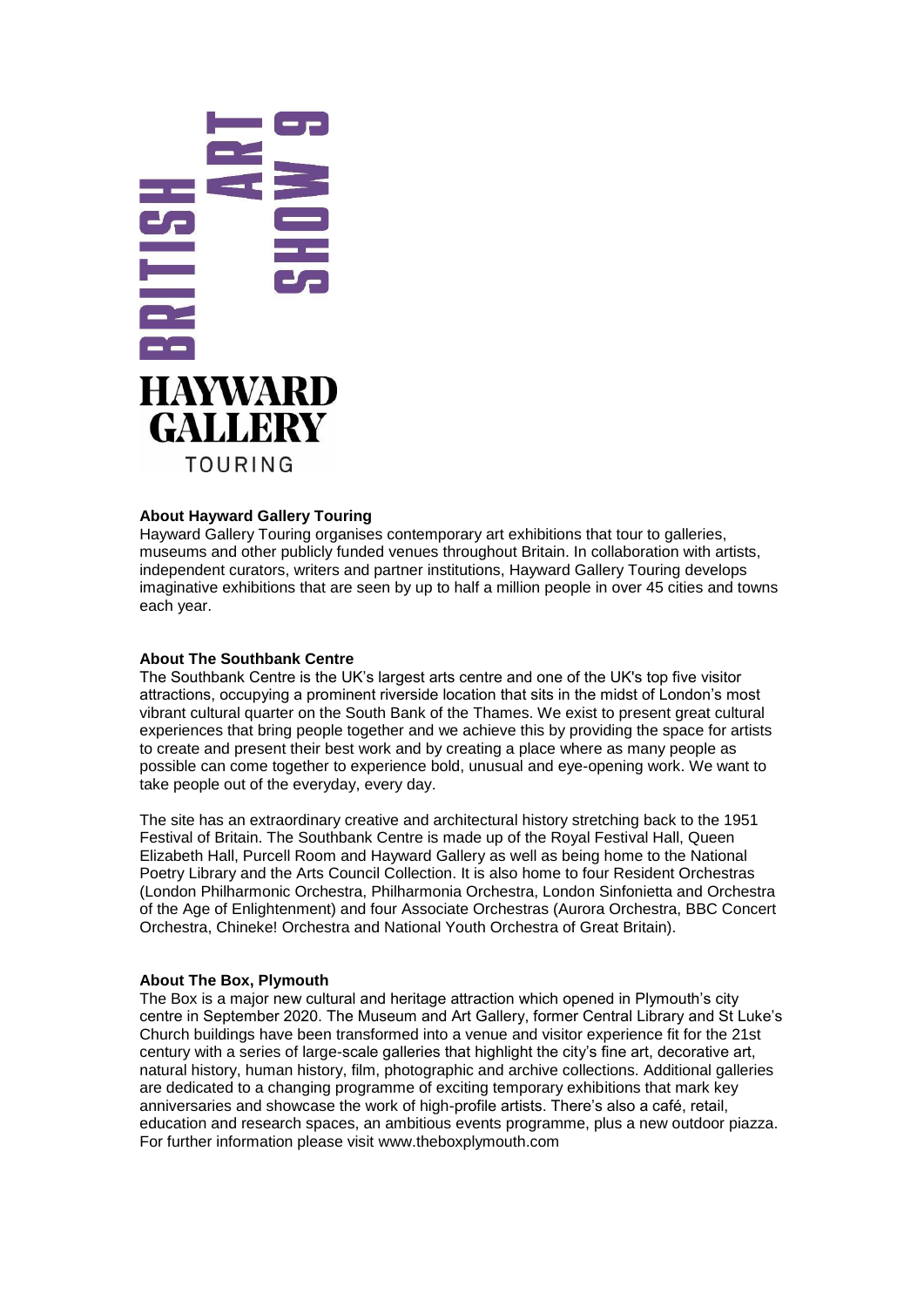#### **About KARST**

Located in Plymouth, KARST is a leading cutting edge contemporary art space with an international reputation for innovative and ambitious creative programming. KARST is a National Portfolio Organisation funded by Arts Council England. It is the largest independent contemporary art venue in Plymouth, comprising a free public gallery space and artists' studios. KARST was co-founded in 2012 and is located in the industrial Millbay area of the city, which is among the 10 percent most deprived wards in the UK. KARST is a test-bed for experimentation across art forms, and attracts diverse audiences through cutting edge group exhibitions, screenings, music events, and performances. KARST creates space for taking risks, where artists and curators experiment, provoke, disrupt and innovate. As a charitable organisation, KARST focuses on working in partnership with artist groups, cultural organisations and the creative sector through curated exhibitions, events and critical dialogue, to support international cultural growth within the South West and beyond. For further information please visit [www.karst.org.uk](http://karst.org.uk/)

## **About The Levinsky Gallery, The Arts Institute, University of Plymouth**

Featuring exhibitions from world-renowned artists alongside new arts stars of tomorrow, The Levinsky Gallery offers a sometimes provocative, sometimes beautiful and always thoughtprovoking experience. The Arts Institute is committed to supporting artist development and the creation of new work, regularly commissioning artists working across all artforms. Previously featured artists include Turner prize winning artists: Lubiana Himid and Douglas Gordon, award-winning artists Tacita Dean and Vija Celmins, leading graphic designer, Ivan Chermayeff and internationally acclaimed artist and sculptor, Peter Randall-Page. For further information please visit [www.plymouth.ac.uk/](https://www.plymouth.ac.uk/students-and-family/arts-institute-public-programme/exhibitions)arts-institute

# **About The Gallery, Plymouth College of Art**

Founded in 1856, Plymouth College of Art is an art school run by artists and designers for artists and designers. It is home to a dynamic, cross-disciplinary community of makers and thinkers for whom making is as important as reading and writing, and where the purpose of learning is inseparable from that of living your life. A place for making things, and making things happen. For making a difference. Plymouth College of Art believes that high-quality education for life in contemporary arts practice is the creative catalyst for personal, professional and cultural transformation. Social justice, through community impact and social mobility, and creative learning, through pedagogical innovation, are part of the DNA of the institution and at the heart of everything that they do. Plymouth College of Art provides a platform, a crucible, a space where people come together, explore new horizons, and push the boundaries of creative practice. For further information please visit [www.plymouthart.ac.uk](http://www.plymouthart.ac.uk/)

#### **About Irene Aristizábal**

Irene Aristizábal is the Head of Curatorial and Public Practice at BALTIC Centre for Contemporary Art, Gateshead, where she has curated Judy Chicago's first major survey in the UK and Abel Rodríguez first solo exhibition. Before BALTIC, Irene worked as Head of Exhibitions at Nottingham Contemporary (2013–9), where she curated exhibitions and commissioned projects by Lis Rhodes, Pia Camil, Steffani Jemison, Otobong Nkanga, Simon Starling, Michael Beutler, Pauline Boudry/Renate Lorenz, Sun Ra, Rana Hamadeh, Danai Anesiadou, Danh Võ, Carol Rama and Asco. Recent group exhibitions include Still I Rise: Feminisms, Gender Resistance (2018–9) and States of America: Photography from the Civil Rights Movement to the Reagan Era (2017). She was curator at the FRAC Nord Pas de Calais, Dunkirk in 2010–1, and was the recipient of the H+F Curatorial Grant (2010). Prior to that she co-directed the not-for-profit space Bétonsalon in Paris (2005–6). She has also curated exhibitions at the Fundació Miró, Barcelona; Maison Rouge, Paris; Form Content, London and the Museum of Health Sciences, Bogota.